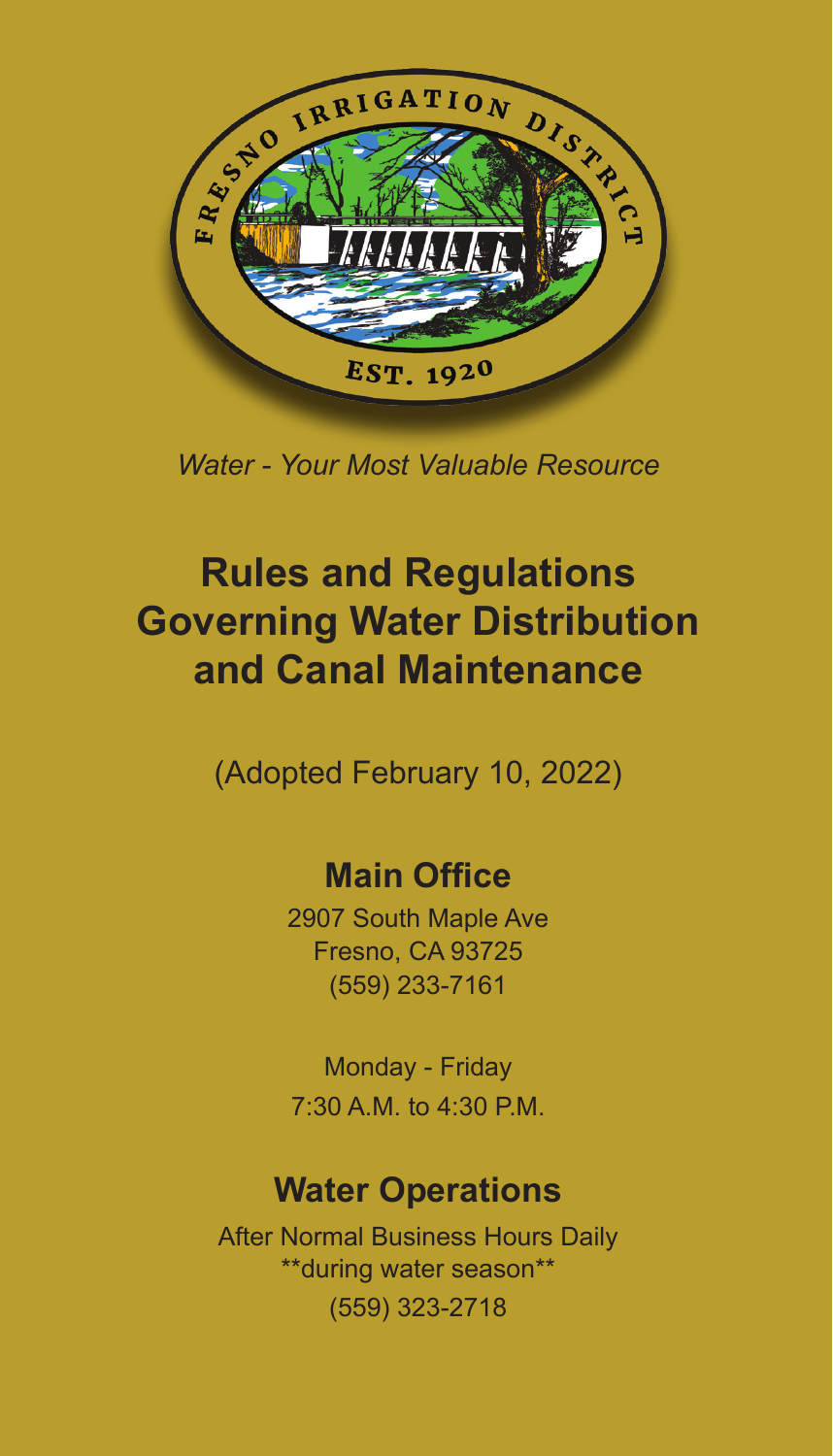# **Mission**

The Fresno Irrigation District's mission is to PROTECT and MANAGE the surface and groundwater resources water needs of the people and lands within the District.

Fresno Irrigation District (FID) works in partnership with the North Kings Groundwater Sustainability Agency to ensure sustainable groundwater conditions across FID.

FID encourages all growers to use surface water supplies when they are available to conserve groundwater until it is needed.

When installing drip irrigation systems, it's important for FID growers to keep and maintain their flood irrigation lines. Flood flows can be diverted to growers for furrow irrigation, helping water percolate into the aquifer which supports groundwater recharge and sustainability.

FID strives to provide excellent customer service and treat all customers respectfully. Growers and landowners are expected to communicate with District staff in a professional manner. Concerns should be addressed to the Water System Supervisor, Watermaster or Assistant General Manager of Operations.

**Spanish:** Este documento contiene información importante sobre su agua superficial. Comuníquese con el Distrito de Irrigación de Fresno al 559-233- 7161 o visite el sitio de internet de FID (por sus siglas en inglés) para obtener una copia del documento en español.

**Hmong:** Cov ntaub ntawv no muaj cov ntaub ntawv tseem ceeb txog koj cov dej saum npoo av. Thov hu rau Lub Nroog Fresno Kev Ywg Dej ntawm 559- 233-7161 los sis mus saib hauv FID tus vev xaib txhawm rau kom luam ib daim ntawv hauv lus Hmoob.

Punjabi: ਇਸ ਦਸਤਾਵੇਜ਼ ਵਿੱਚ ਤੁਹਾਡੇ ਸਤਹ ਦੇ ਪਾਣੀ ਬਾਰੇ ਮਹੱਤਵਪੂਰਨ ਜਾਣਕਾਰੀ ਸ਼ਾਮਲ ਹੈ। ਪੰਜਾਬੀ ਵਿੱਚ ਦਸਤਾਵੇਜ਼ ਦੀ ਕਾਪੀ ਲਈ ਕਿਰਪਾ ਕਰਕੇ ਫਰਿਜ਼ਨੋ ਇਰੀਗੇਸ਼ਨ ਡਿਸਟ੍ਰਿਕਟ ਨਾਲ 559-233-7161 'ਤੇ ਸੰਪਰਕ ਕਰੋ ਜਾਂ FID ਦੀ ਵੈੱਬਸਾਈਟ 'ਤੇ ਜਾਓ।

#### **CONTACT US**

To find more information and to stay up to date, go to fresnoirrigation.com and sign up to receive our email alerts.

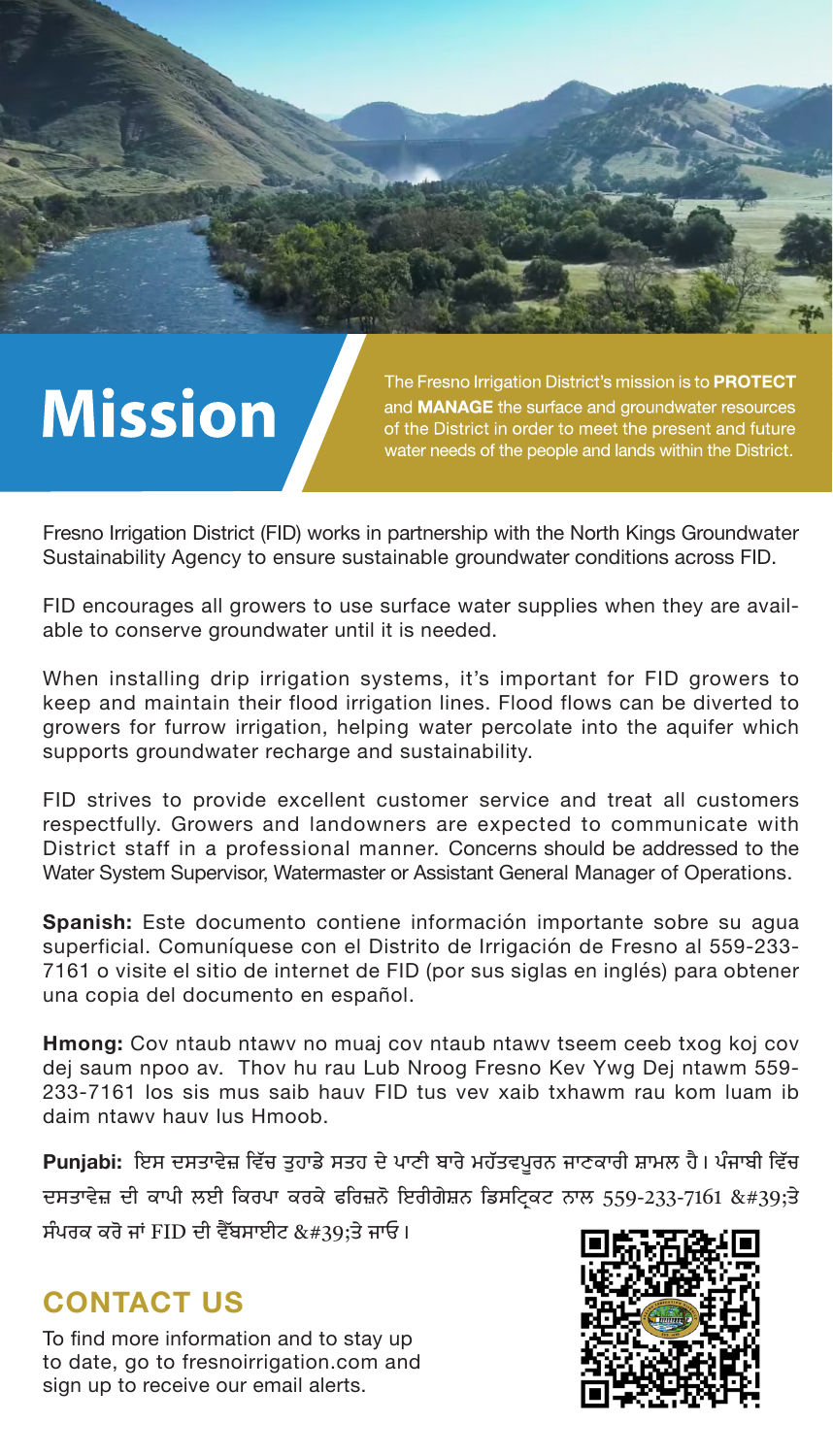## **Table of Contents**

#### **Rule Number**

| Authorization                                         |  |
|-------------------------------------------------------|--|
|                                                       |  |
|                                                       |  |
|                                                       |  |
|                                                       |  |
|                                                       |  |
|                                                       |  |
|                                                       |  |
|                                                       |  |
| Water Delivery for Low Flow (Drip/Micro) Irrigation14 |  |
| Determination of Safe Operating Levels of Canals18    |  |
|                                                       |  |
|                                                       |  |
|                                                       |  |
|                                                       |  |
|                                                       |  |
|                                                       |  |
|                                                       |  |
|                                                       |  |
|                                                       |  |
|                                                       |  |
|                                                       |  |
|                                                       |  |
|                                                       |  |
|                                                       |  |
|                                                       |  |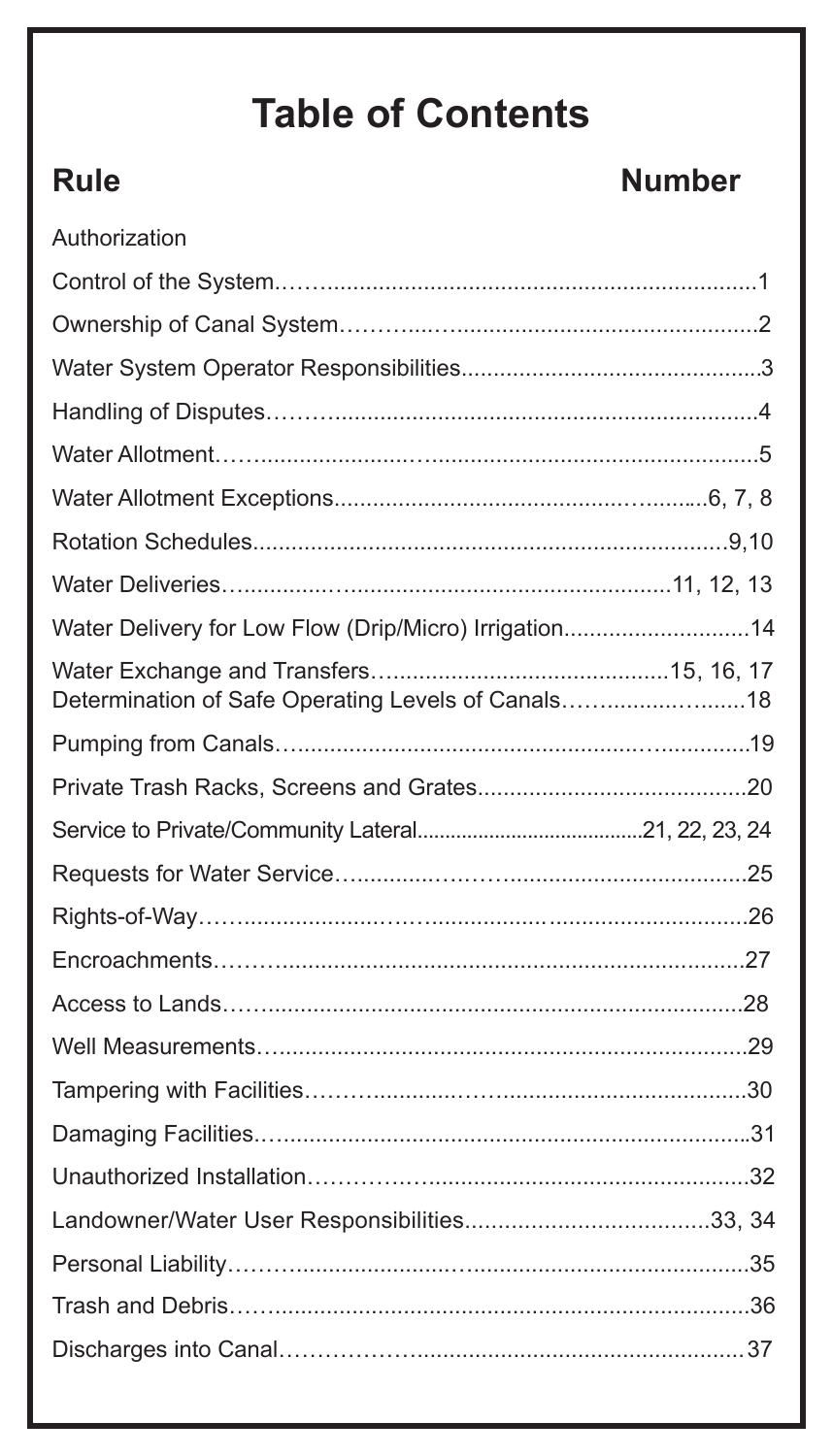### **Control and Operation of the Water Distribution System**

#### **Authorization**

Section 22257 of the California Water Code states in part as follows: "Each District shall establish equitable rules for the distribution and use of water which shall be printed in convenient form for distribution in the District."

The Rules and Regulations set forth hereafter have been approved and adopted by the Fresno Irrigation District Board of Directors and are intended to fulfill the requirements of Section 22257 of the California Water Code. Further, these Rules and Regulations cancel and supersede those Fresno Irrigation District Rules and Regulations dated December 23, 1985. Refusal to comply with the requirements of or transgression of the stated Rules and Regulations may result in sanctions, including but not limited to denials of water service, being imposed by the District until full compliance has been made as stated in Fresno Irrigation District Policy 400-205 – Enforcement of District's Rules and Regulations.

Initial distribution of these Rules and Regulations, to individual landowners/water users, shall be at the beginning of the 2022 water season. Copies of the Rules and Regulations shall be available thereafter in the District office and on the District website at: *www.fresnoirrigation.com/rules-andregulations-2022.*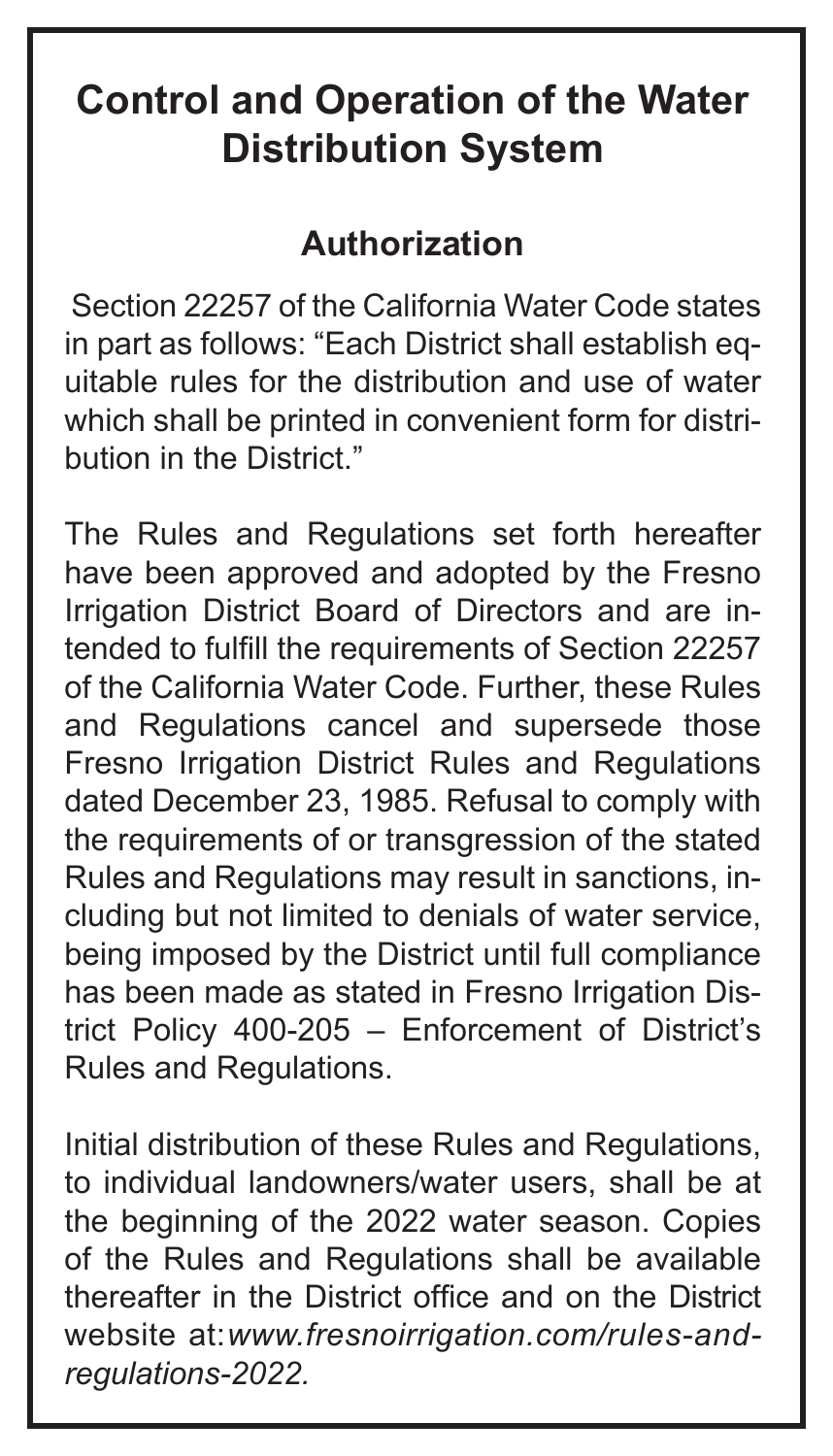## **Control of the System**

**Rule 1:** All matters relating to the distribution of water and the maintenance of the District's canals, ditches, and conduits shall be under the general supervision of the District's General Manager acting under the authority and direction of the Board of Directors.

#### **Ownership of Canal System**

**Rule 2:** Certain diversion works, canals, and conduits, headgates, and other structures owned by the Fresno Irrigation District were acquired by virtue of a deed from the Fresno Canal and Land Corporation to the Fresno Irrigation District dated May 16, 1921, and recorded on May 17, 1921, in Volume 107, page 1, Official Records of Fresno County, California. Others were acquired by prescriptive use, grants, and various forms of conveyance agreements. All are dedicated to public use and are under the exclusive control of the elected Board of Directors acting through the General Manager and staff of the District.

#### **Watermaster, or Designated Alternate/Water System Operator Responsibilities**

**Rule 3:** Water Operations Supervisors and Water System Operators will be assigned to operational areas within the District and will have the responsibility of enforcing District rules and directives.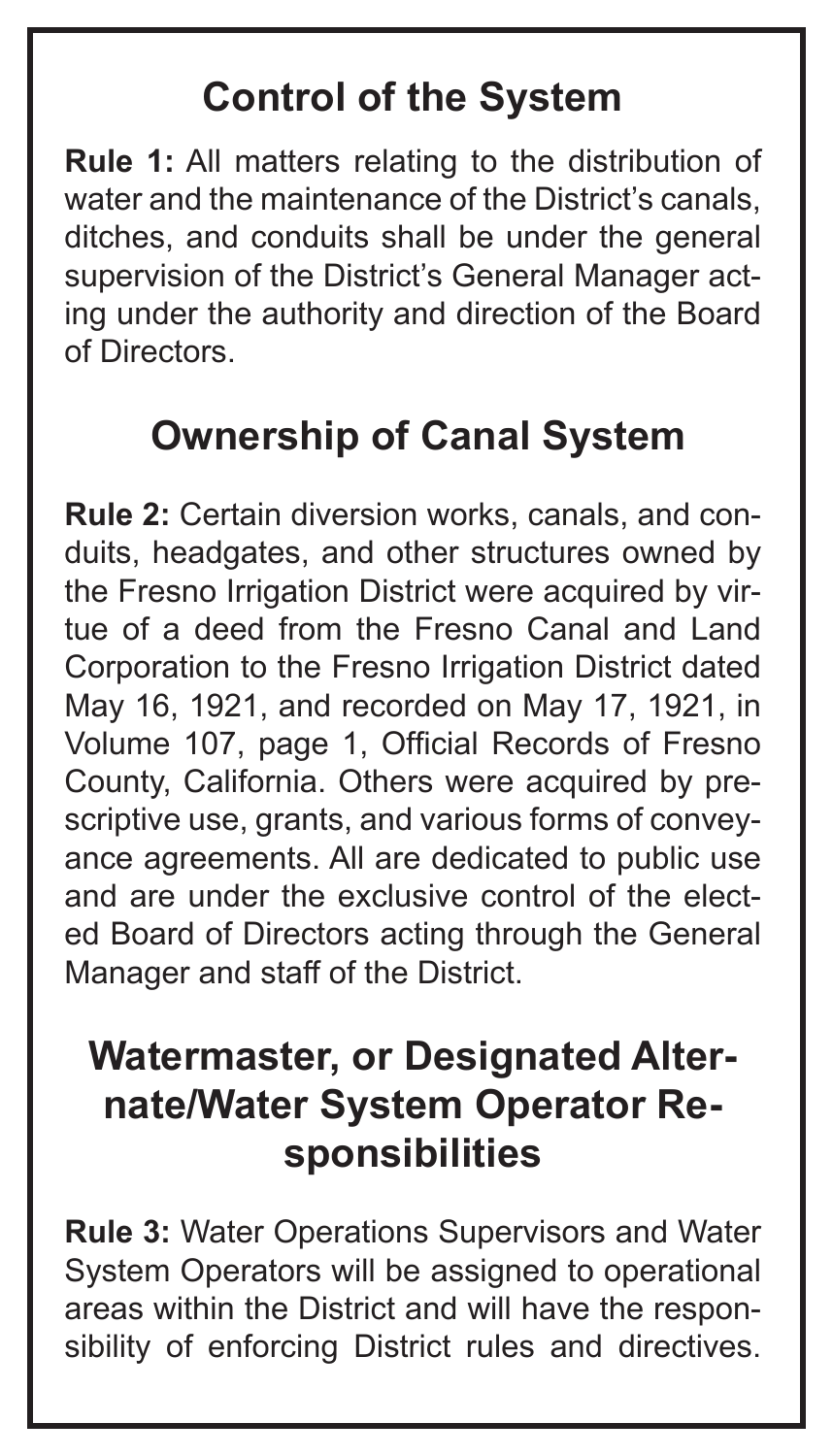The Water System Operators will be responsible for the coordination of landowner/water user requests, and will schedule water deliveries to landowners/water users will be performed by Water System Operators under the direction of the Water Operations Supervisors or Watermaster.

## **Handling of Disputes**

**Rule 4:** When landowners/water users cannot resolve differences or controversies with the Water System Operator, the Water Operations Supervisor, the Watermaster, they are expected to discuss the problem with the Assistant General Manager of Operations or the District's General Manager prior to asking the Board of Directors for final determination. The Board of Directors reserves the authority to act as the final level of appeal on differences and controversies between landowners/ water users and District employees.

## **Water Allotment**

**Rule 5:** Each acre of land on water service within the District shall be allotted a monthly minimum allotment of water consisting of 0.39 acre-feet per month, deliverable at the rate of one cubic foot (7½ gallons) per second, for each ten acres of water service land for a period of 24 hours twice each month or 48 hours once each month. The District may, if operational conditions warrant, vary the time and flow rate as long as the water user is afforded a reasonable opportunity to utilize their monthly allotment of water.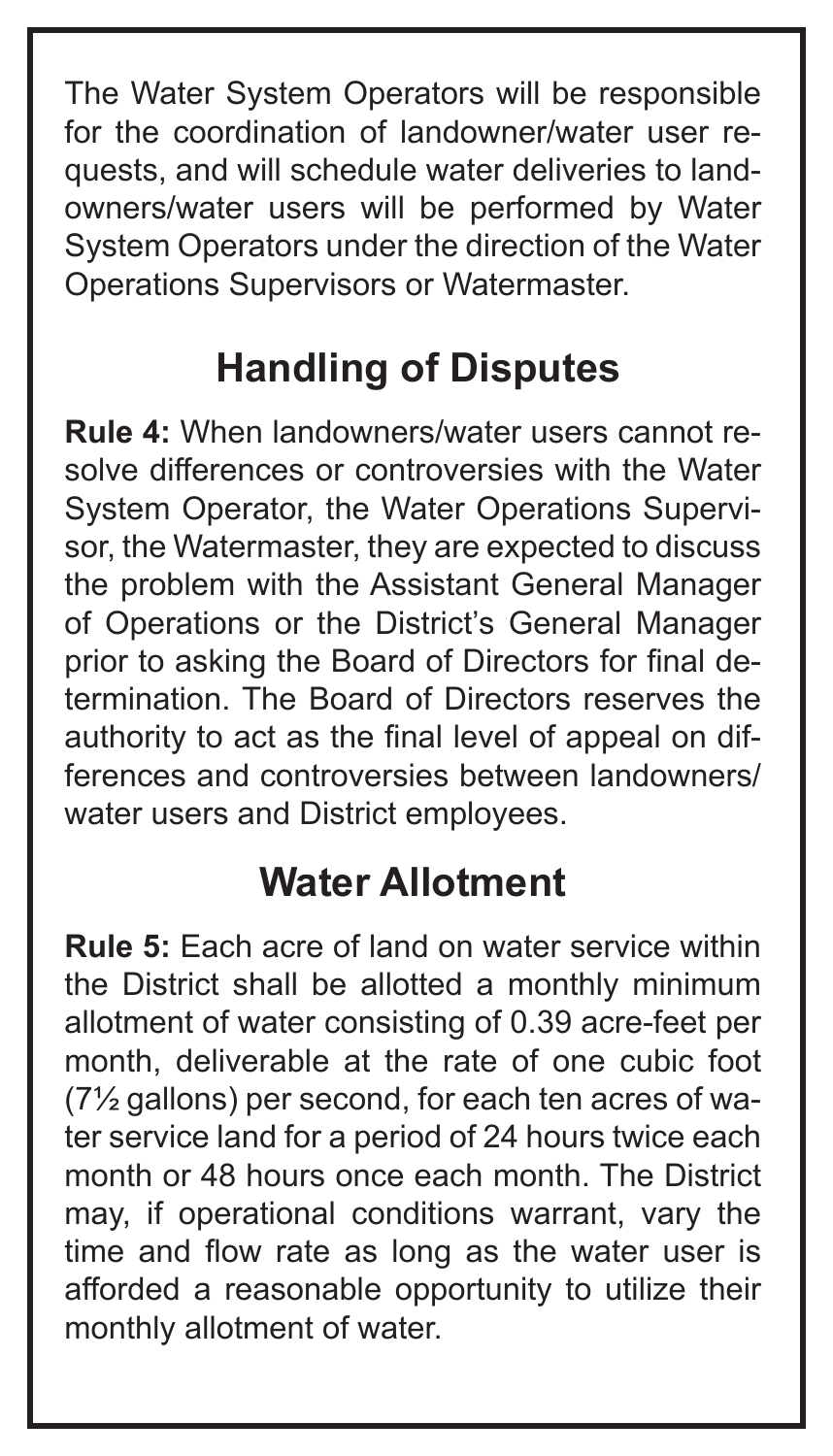### **Water Allotment Exceptions**

**Rule 6:** District personnel are not authorized nor are they responsible for the diversion into and dispersion throughout the lands within the Free Water County Water District which has its own separate water entitlement within the Fresno Irrigation District water rights.

**Rule 7:** By Board Policy, at the start of each water season, the Board of Directors will make an allocation of water to those annexed lands that were formally Trimmer Springs, Dry Creek and Round Mountain Districts and establish the volumetric charge for water delivered to the annexed lands. Thereafter, the water users within those annexed areas may purchase up to said allotment of water by submitting a request and paying for such water in advance. Delivery of such water shall thereafter be subject to the control of the Watermaster, or designated alternate. Annexed lands are not eligible to receive Kings River water.

**Rule 8:** From time to time, the Board of Directors may authorize entering into contractual agreements with entities or individuals for the delivery of water on an alternate delivery schedule.

## **Rotation Schedules**

**Rule 9:** Rotation schedules which set forth each landowner's rate of flow, day or days of the month, and duration of delivery shall be prepared by District staff under the direction and supervision of the Assistant General Manager of Operations, or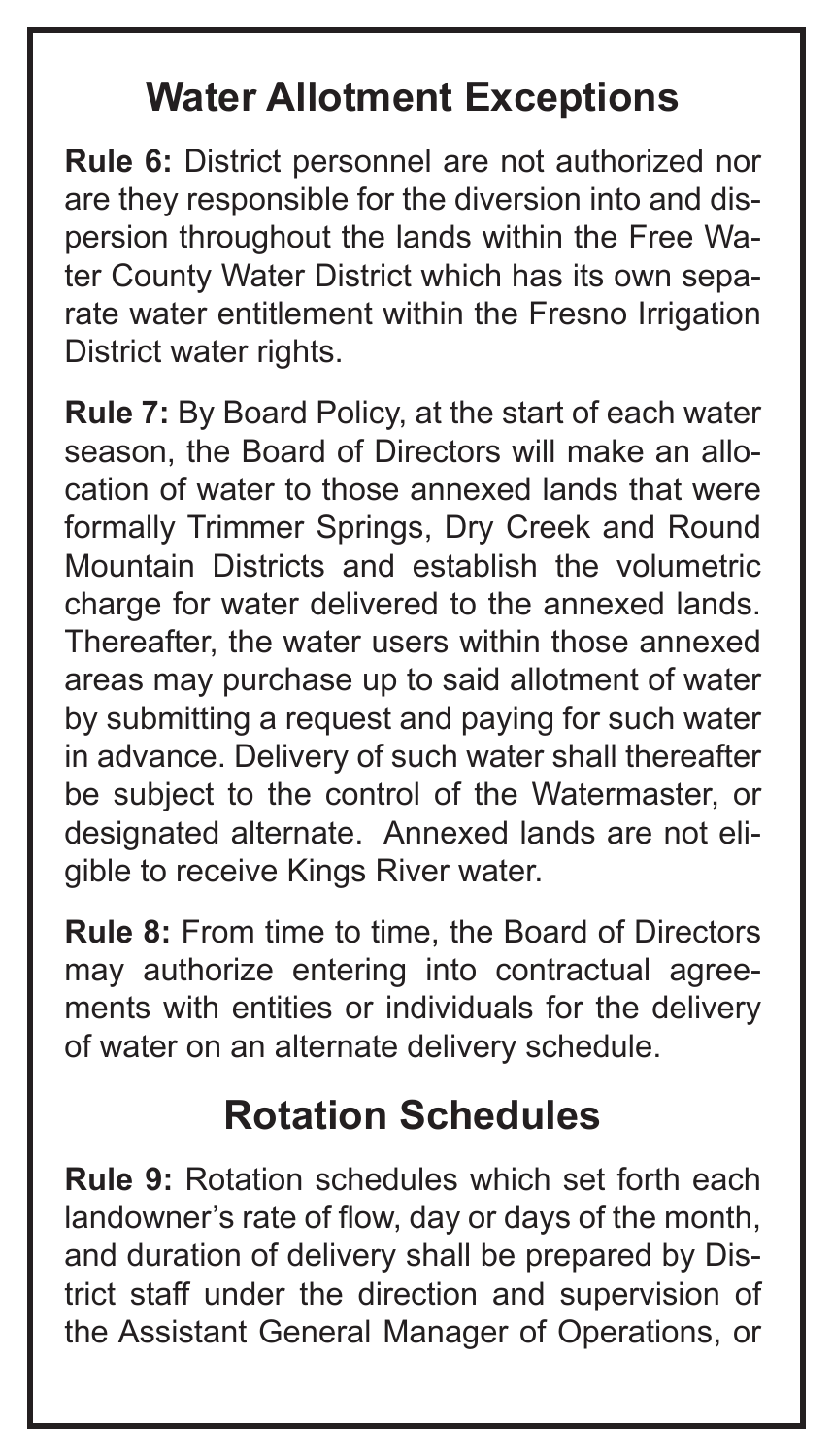designated alternate. The rotation schedules shall be prepared prior to the beginning of each water season and landowners taking delivery and utilizing water from the District's canals, ditches and conduits shall be informed by the Water System Operator of the delivery dates, length of time, and amount of water allocated to each landowner or group of landowners during each rotation period. The District reserves the right to revise the rotation schedule at any time during the water season.

**Rule 10:** Any landowner or water user who does not comply with the delivery dates specified in the regular rotation schedule and uses water out of turn without the permission of their assigned Water System Operator, shall forfeit the regular scheduled delivery for that particular rotation period and if the out of turn use is in addition to the regular scheduled delivery for that period, the landowner/water user shall forfeit the right to use water during the following rotation period.

#### **Water Deliveries**

**Rule 11:** Water deliveries, under the rotation schedules, shall be made on the basis of continuous and steady use of water during all days and nights, including holidays and Sundays. It shall be incumbent upon the landowners to utilize water during full allotted time and to relinquish the water at the end of the scheduled time period unless otherwise approved by the Water System Operator. In order to prevent waste of water and prevent breaks, it is mandatory that every water user no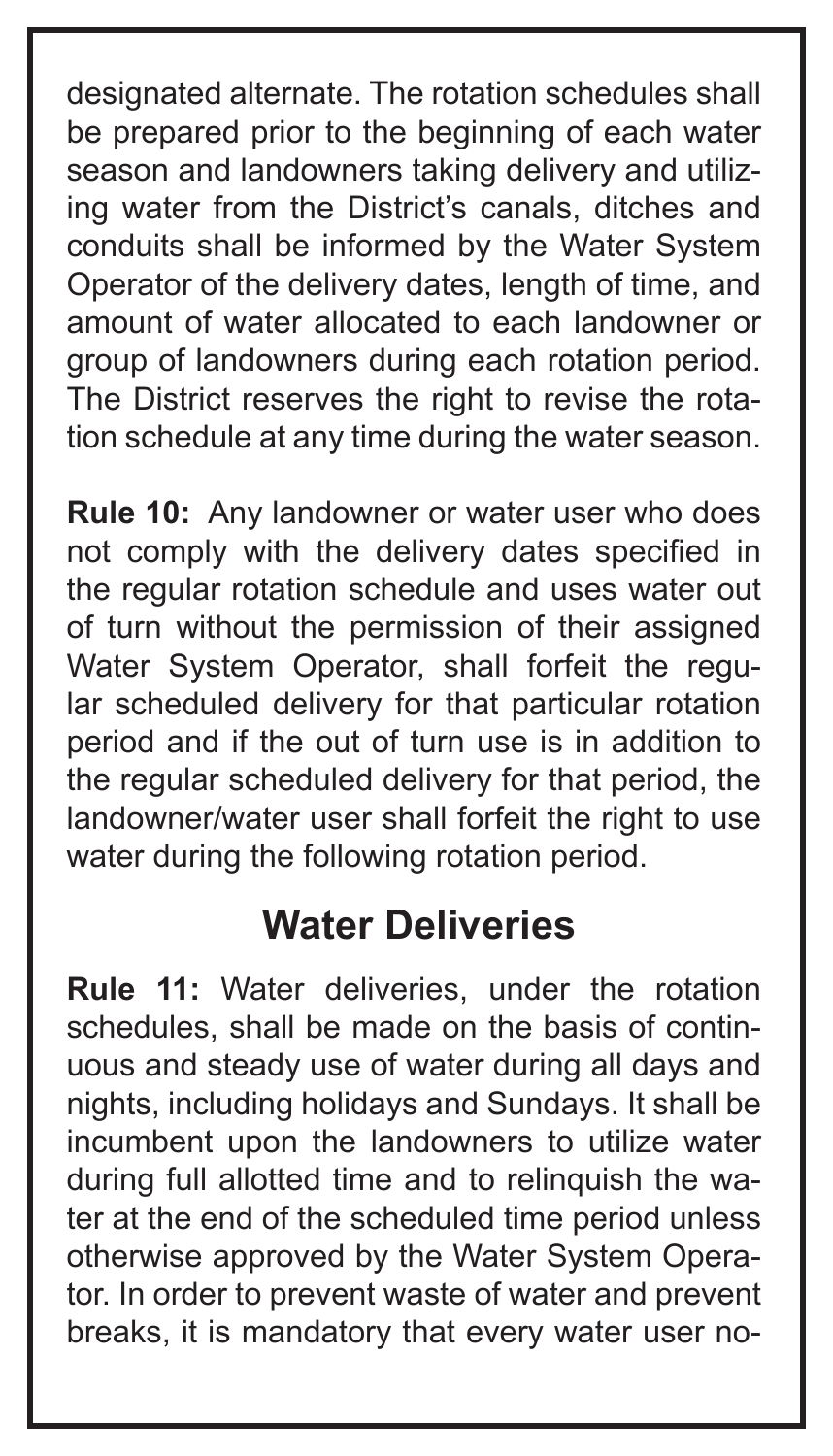tify the Water System Operator by noon the day before the scheduled shutoff time if diversion of water must be reduced or discontinued prior to the scheduled shut off time.

**Rule 12:** The Water System Operator will make effort to maintain an adequate flow of water in each lateral system to meet anticipated demands. However, changes in water use due to temperature variation, improper coordination by upstream users during water changes, local runoff from precipitation, spill water from other lateral systems, canal or pipeline breaks, and other emergencies may cause unavoidable fluctuations and interruptions in flow. It is expected that a water user will notify the Water System Operator if water is not available at the time the rotation period begins or if the flows is interfered with during the period. It is also expected that all water users will cooperate with the Watermaster, or designated alternate, Water Operations Supervisor, and/or the Water System Operator in determining the cause of the interruption and will, to the extent practical, assist in correcting the problem.

**Rule 13:** No additional time shall be granted to water users who fail to use the water continuously when available during the allotted time. If a water user fails, neglects, or refuses to use the water during the period assigned on the schedule, it shall not be a valid basis for claiming the right to use water at any other subsequent time. However, if such failure to use water is due to circumstances beyond the control of the water user, particularly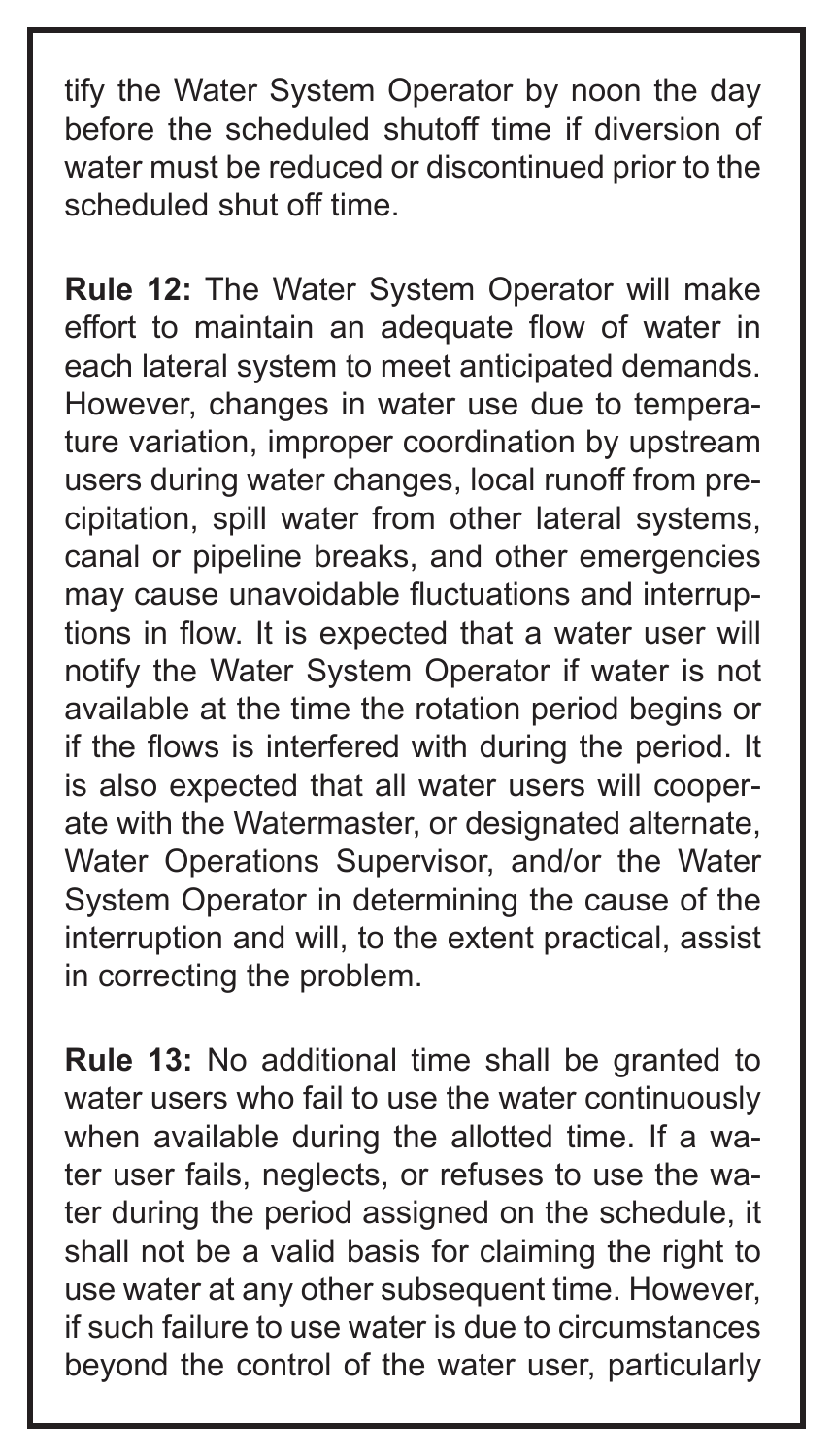if caused by the unavailability of water, the District shall endeavor to make-up the lost time if it can be done without unreasonably interfering with the scheduled delivery of water to other water users. Any such water user who is unable to divert the full allotment of water shall promptly notify the Water System Operator, or designated alternate of the desire to divert the remainder of the allotment.

## **Water Delivery for Low Flow (Drip/ Micro) Irrigation**

**Rule 14:** Landowners/water users that utilize their surface water allotments via a drip/micro irrigation system must enter into a Low Flow Irrigation Agreement with the District's Engineering Department. Lands that are provided water service by this method of irrigation will be assessed by the District at a Water Service Rate of assessment. Irrigation by this method is provided by the District without scheduled water days, but must be coordinated and approved by the Water System Operator and delivery shall be on a volumetric basis. The water utilized cannot exceed the landowner/ water users allotment per Rule 5. The District will not be responsible for any trash, debris, silt, or other earthen matter which may flow or accumulate in the water or any interference or decrease in the operating capacity of any private pump installations or irrigation system. If a prescreening water device is installed, it must be located outside of the District right-of-way.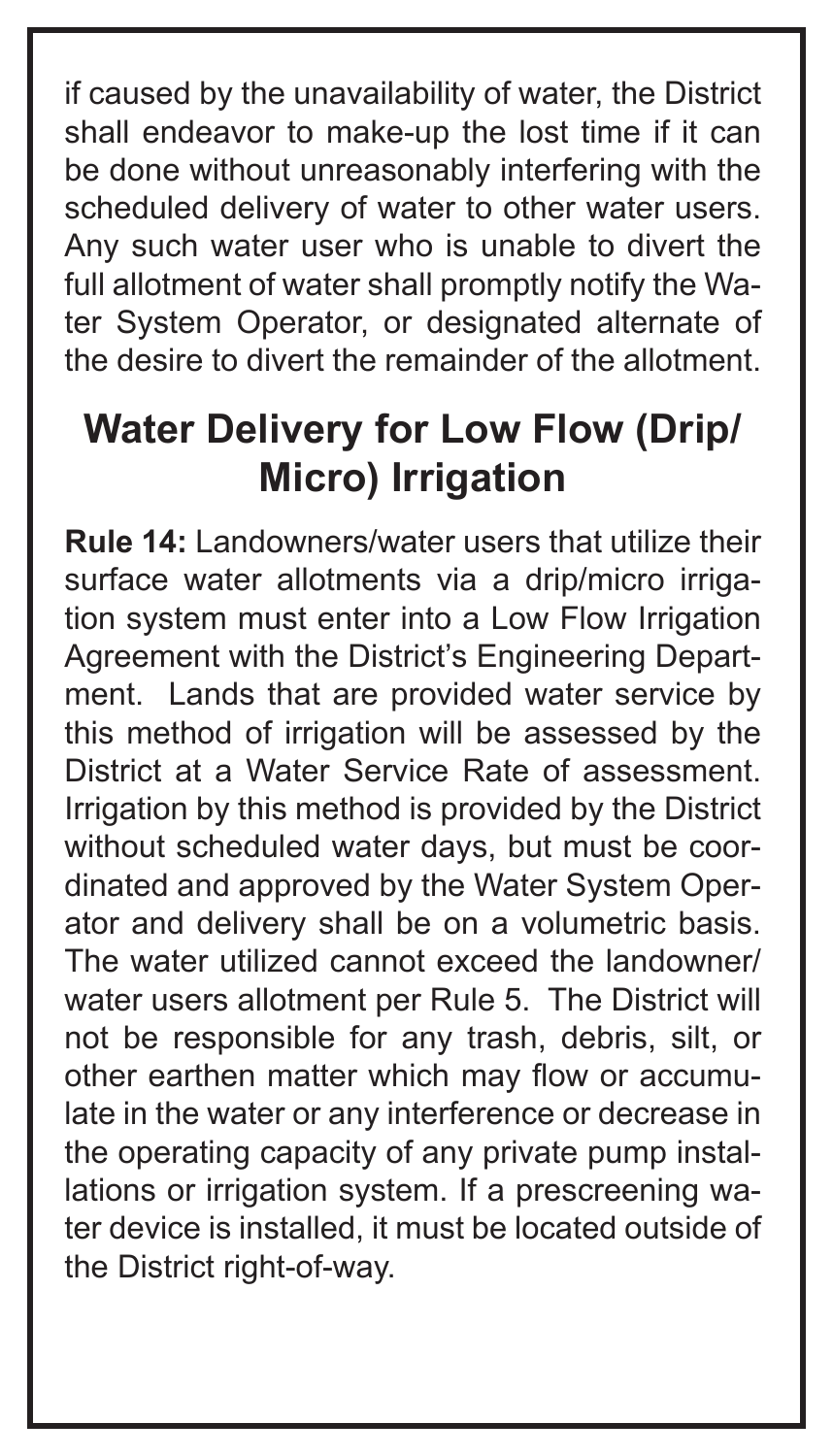#### **Water Exchanges and Transfers**

**Rule 15:** Landowners may be permitted to exchange water delivery dates (water turns), within a water service area if authorized by the Watermaster, or designated alternate, provided any such exchange does not create an operational problem or unreasonably interfere with the regular rotation schedule.

**Rule 16:** Landowners may be permitted to transfer water from one parcel to another, provided both parcels have a water allocation and any such transfer will not unreasonably interfere with the regular rotation schedule and will not exceed the safe operating capacity of any canal, ditch or conduit as determined by the Watermaster, or designated alternate. Transfer of water allotments under this rule may be granted for only one water season and must be reapproved for any subsequent water season. Water cannot be permanently sold by one landowner to another, nor can it be transferred for use beyond the boundaries of the District, except those which are presently classified as "water rental" lands. Permanent transfers will not be approved. The following criteria regarding landowner status is applicable:

**Different Landowner:** As a general rule, the transfer of water allotment from one landowner to another landowner whether on the same lateral or on a different lateral must be approved by the Watermaster. However, short term transfers of 30 days or less on the same lateral system may be authorized by the Water System Operator.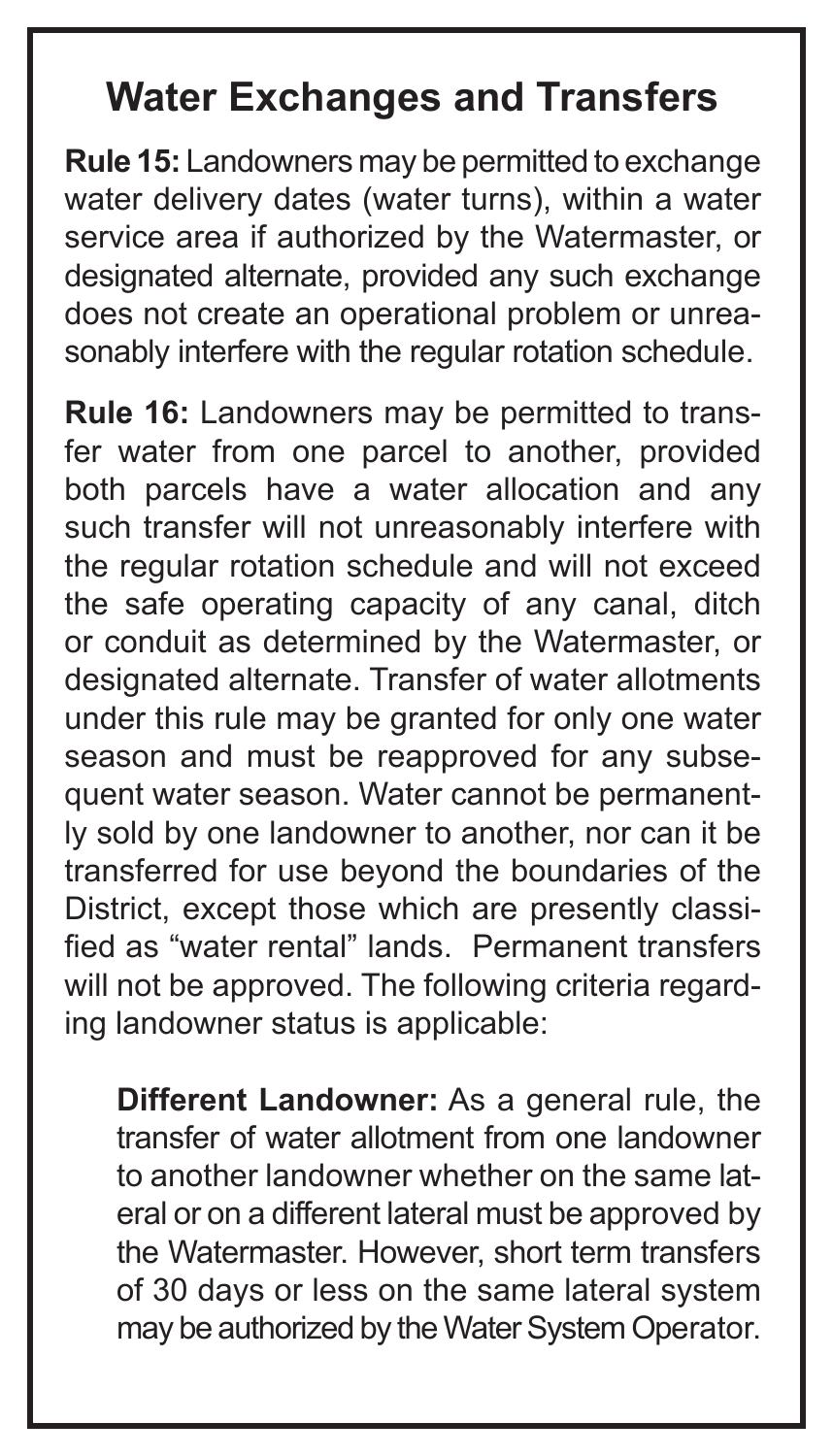**Same Landowner:** Transfers of water along the same lateral need only be approved by the Water System Operator if the water allotment belongs to the same landowner. In cases where a landowner requests to transfer its allotment to lands served from a different lateral, approval must first be obtained from the Watermaster, or designated alternate.

**Rule 17:** Any District landowner who does not have a water allocation and who wishes to temporarily acquire a share of water from another District landowner who has a water allocation, on a year-to-year basis, should contact the Watermaster, or designated alternate, for preapproval and payment. Any water assignment may not be finally approved until the Watermaster, or designated alternate, determines such transaction will not interfere with the regular rotation schedule or exceed the safe operating capacity of any canal or conduit. Water cannot be permanently or otherwise assigned, transferred and/or sold by one landowner to another, nor can it be transferred for use beyond the boundaries of the District, except to those which are presently allocated and which are classified as "water-rental" lands. Water allocations cannot be permanently or otherwise assigned, transferred or sold to lands that have been annexed since September 1963.

#### **Determination of Safe Operating Level in Canals**

**Rule 18:** It must be recognized that some lands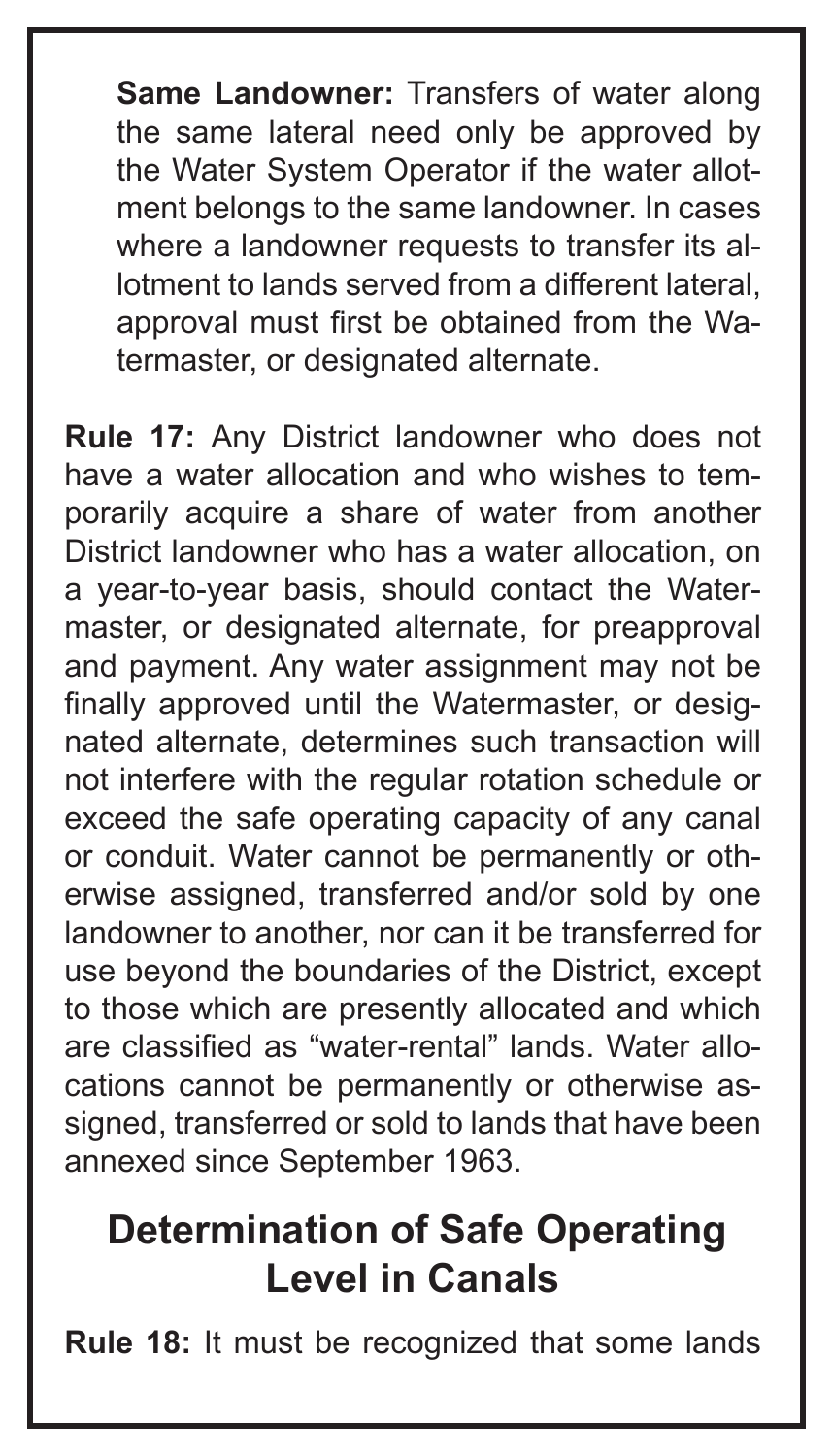within the District cannot be served by gravity flow and that the irrigation of such lands will necessitate the use of lift pump. The water level in any District canal, ditch or conduit shall not be raised to an unsafe height for the purpose of providing gravity service to high elevation lands or delivery facilities. The Watermaster or Water Operations Supervisor shall determine the safe levels to which water may be raised for the purpose of providing gravity service. Diversions which jeopardize the safe operations of District facilities, or interfere with service to others, shall not be permitted.

## **Pumping from Canals**

**Rule 19:** All landowners/water users who pump from canals, ditches, or conduits belonging to the District for the purpose of irrigating land that is too high to be served by gravity water, shall be governed in all respects by the rules and regulations applicable to landowners and water users under gravity service. The District will not be responsible for any trash, debris, silt, or other matter which may flow or accumulate in the water, or any interference or decrease in the operating capacity of any private pump installations or pipelines. Private pumping facilities must be installed on a stand offset from District facilities. The exact locations and tie-ins are subject to approval by the General Manager, or designated alternate.

#### **Private Trash Racks, Screens, and Grates**

**Rule 20:** The District allows landowners/water users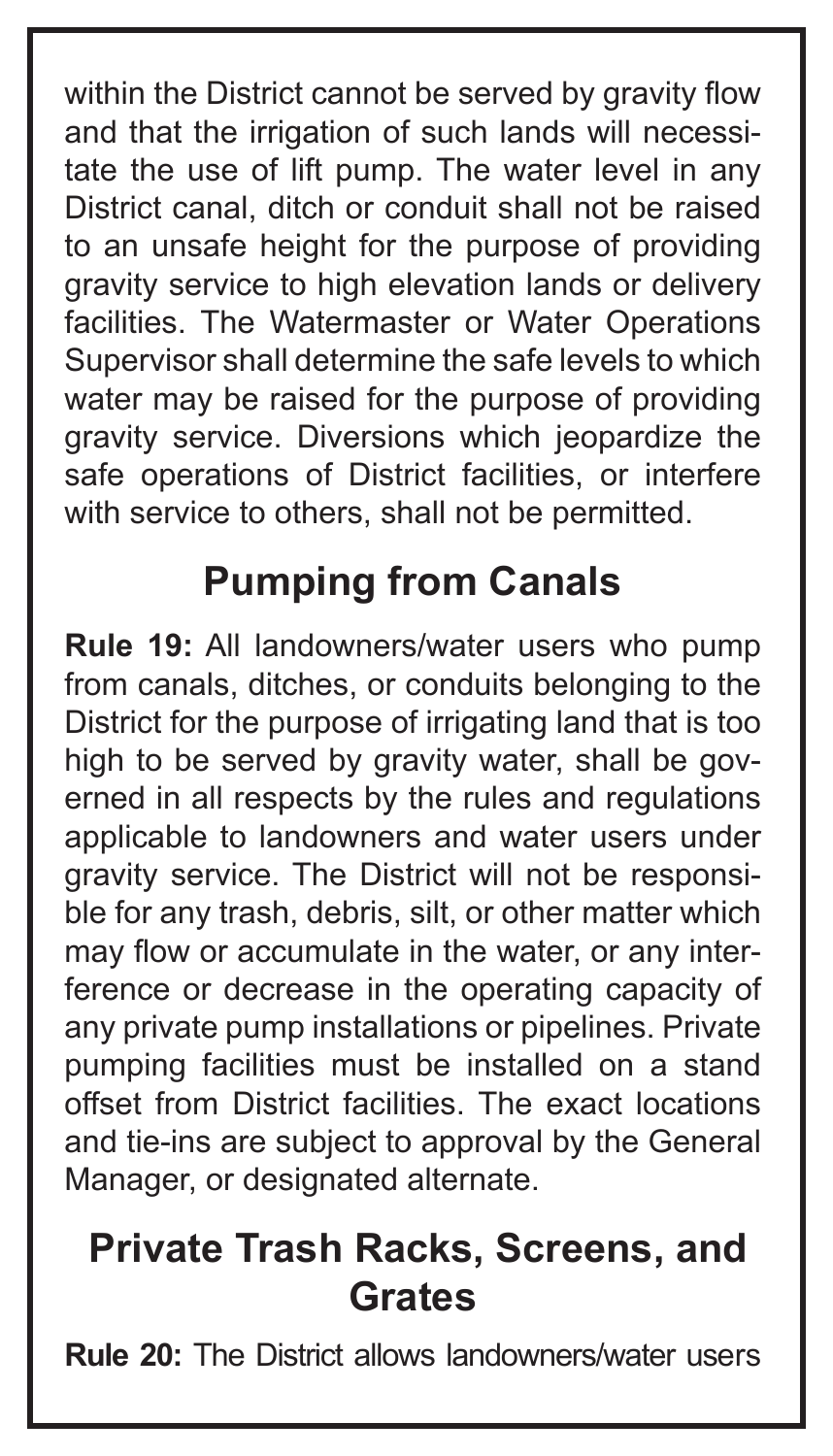to install a removable trash rack/grate/screen on the turnout gate that services their land, which may be necessary for private lift pump systems or drip/ micro irrigation systems. The exact locations and installation of racks/grates/screens are subject to approval by the Watermaster and/or, Chief Engineer, or designated alternate. The District only installs and maintains trash racks/grates/screens on District turnouts or other District-owned facilities. The District maintains landowner/water user turnout gates/valves, and any damage caused by the removal of a landowner/water user trash rack/ screen/grate for maintenance of the turnout gate/ valve will not be the responsibility of the District. The District reserves the right to remove private racks/grates/screens at its sole discretion.

#### **Service to Private/Community Laterals**

**Rule 21:** All Water System Operators will provide limited service to water users who receive their deliveries through private/community-owned facilities by informing and advising such users of their water days and allotted time for each rotation period.

**Rule 22:** Water allotments of landowners/waters users who utilize private/community-owned canals, ditches or conduits shall be delivered to the head of these facilities by the Water System Operator. It shall be incumbent on the owners and/ or users to control the actions of individuals taking water from private/community-owned canals,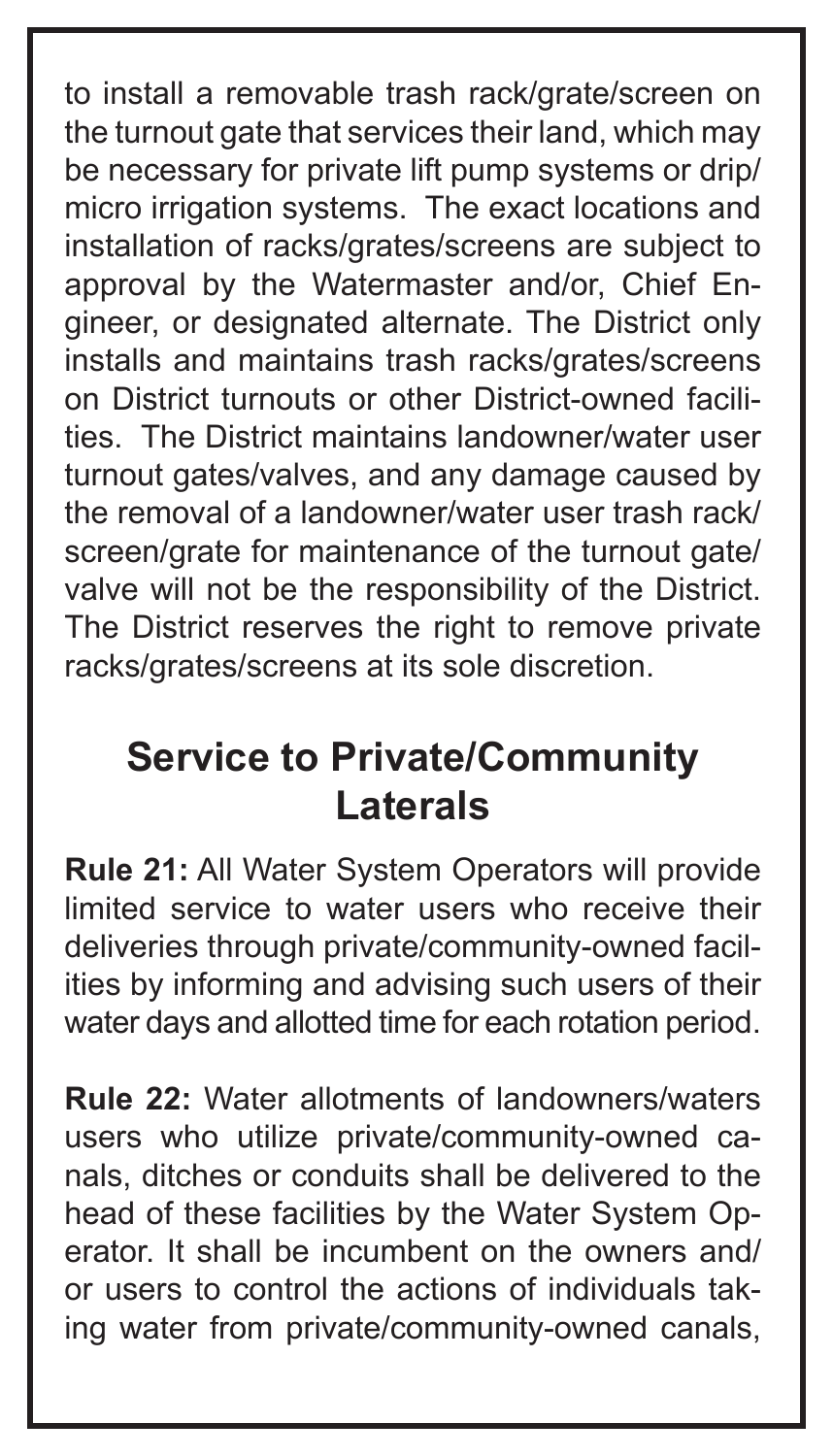ditches or conduits. The same authority and jurisdiction granted to Water System Operators in the operations of canals, ditches and conduits owned by the District, is not applicable to those that are privately/community-owned.

**Rule 23**: The District will not knowingly, nor is a Water System Operator authorized to deliver water to a private/community-owned ditch, pipeline, or other conduit that is not reasonably clean, free of leaks, obstructions and has sufficient capacity to carry the flow of water.

**Rule 24:** In the event of a dispute among owners of a private lateral, the Watermaster, or designated alternate, has the right to terminate water delivery to the head of the private/community lateral until any deficiencies have been addressed, and any dispute/disagreements have been resolved between landowners/water users of the private/ community lateral per California Water Code § 7000 to 7010.

#### **Request for Water Service**

**Rule 25:** Landowners within the District who are not presently receiving water from the District's distribution system, but desire to do so, shall be required to provide the necessary facilities to transport water from the District's system to their lands The necessary facilities within the District's canal/pipeline and right-of-way/easement must conform with District standards and be approved by the Chief Engineer. Requests for new water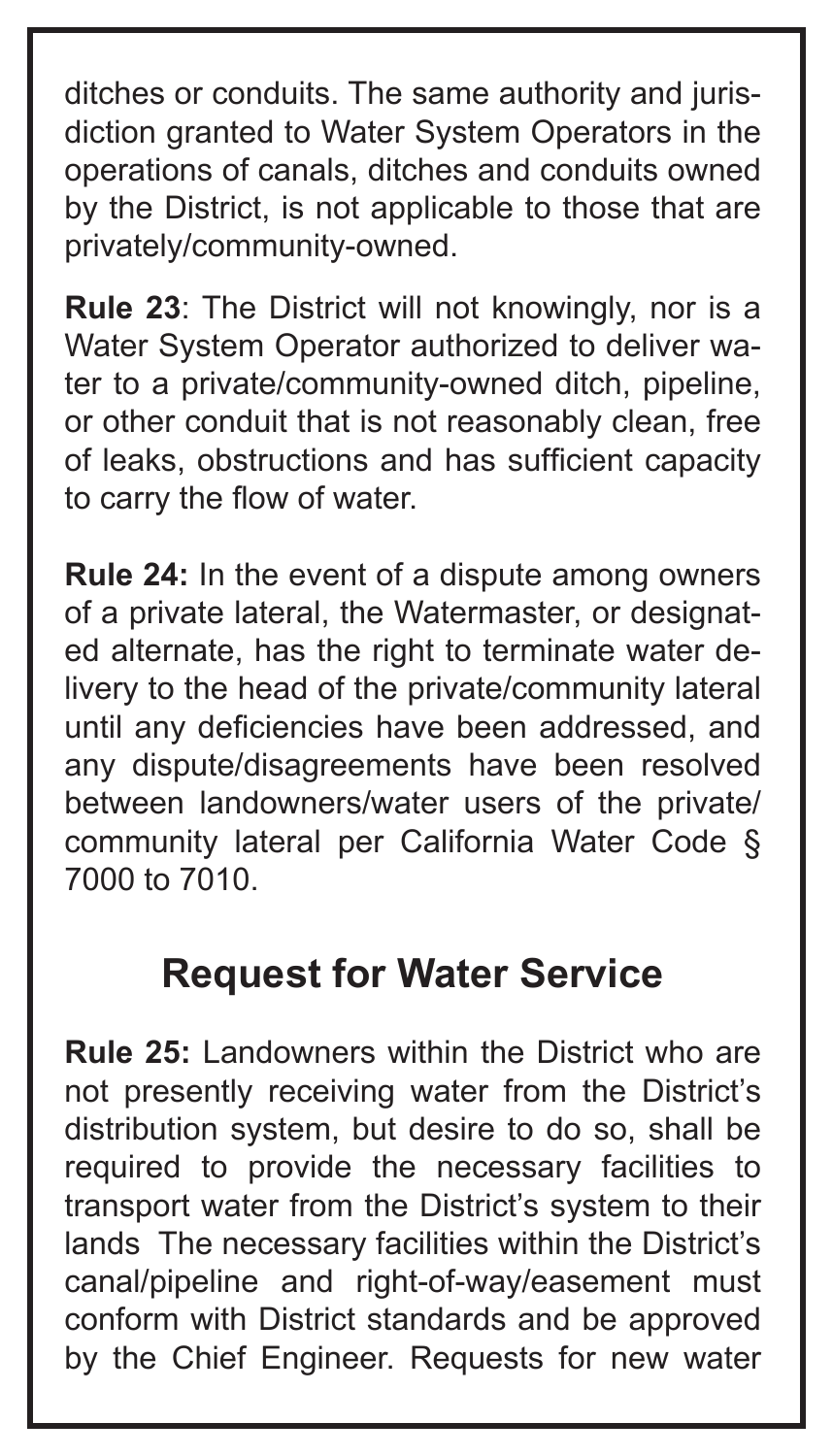service must be submitted to the District's Assessor-Collector. If the request or requests are approved by the Board of Directors during its Board of Equalization sessions, the Watermaster, or designated alternate, will make the necessary arrangements and schedule the delivery of water to the lands to be irrigated. If the new water service will be through a connection to an existing private/ community lateral, the landowner requesting the new service must provide written permission from<br>the landowner/water users of the private/ the landowner/water users of the private/ community lateral.

#### **Rights-of-Way**

**Rule 26:** Rights-of-way and easements for canals, ditches, and pipelines/conduits owned or controlled by the District include the land actually occupied by the canal, ditch, or pipeline/conduit, and such land on both sides thereof, as is reasonably necessary for the maintenance and operation of such canals, ditches, and pipelines/conduits, including rights under Water Code § 22438. Widths of easements vary with the size of the canal/ditch/pipelines/conduits and other factors. Specifications and standard dimensions for easements may be obtained from the Chief Engineer. Rights-of-way and easements for conduits (pipeline) which have been substituted for open canals and ditches owned by the District and which have been acquired either by voluntary agreement with the landowner or by legal process have been recorded in Official Records of Fresno County, California.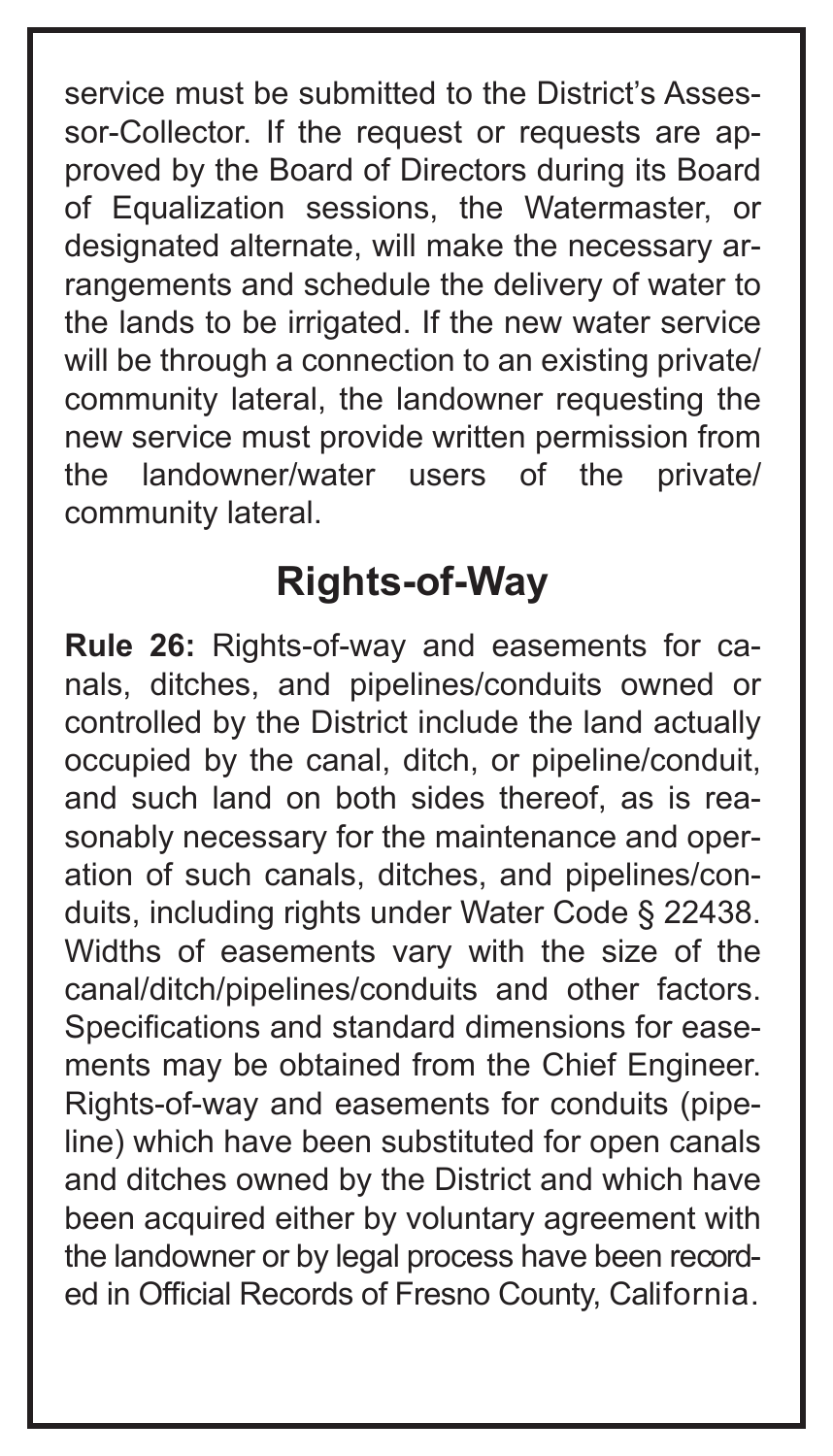#### **Encroachments**

**Rule 27:** No trees, vines, shrubs, corrals, fences, buildings, bridges, or any other type of encroachment shall be planted or placed in, on, over, or across any District canal, ditch, conduit or the right of way therefore except pursuant to specific written authority of the General Manager, or designated alternate. Any such encroachment of an unusual or extraordinary nature, shall be approved by the Board of Directors. Any unauthorized encroachment may be removed by the District at the expense of the encroacher.

#### **Access to Lands**

**Rule 28:** The authorized agents and employees of the District shall have reasonable access at all times to all lands irrigated from the District's distribution system for the purpose of maintaining, operating, or inspecting the canals, ditches, and conduits and the flow of water therein and for the purpose of ascertaining the acreage of crops on lands irrigated or to be irrigated. If the District holds a right of way or easement across private land for the operation and maintenance of a canal or other facilities, the law provides that the District shall have certain secondary rights, such as the right to enter upon the property on which the right of way or easement is located to make repairs and do such things reasonably necessary for the full exercise of the easement rights.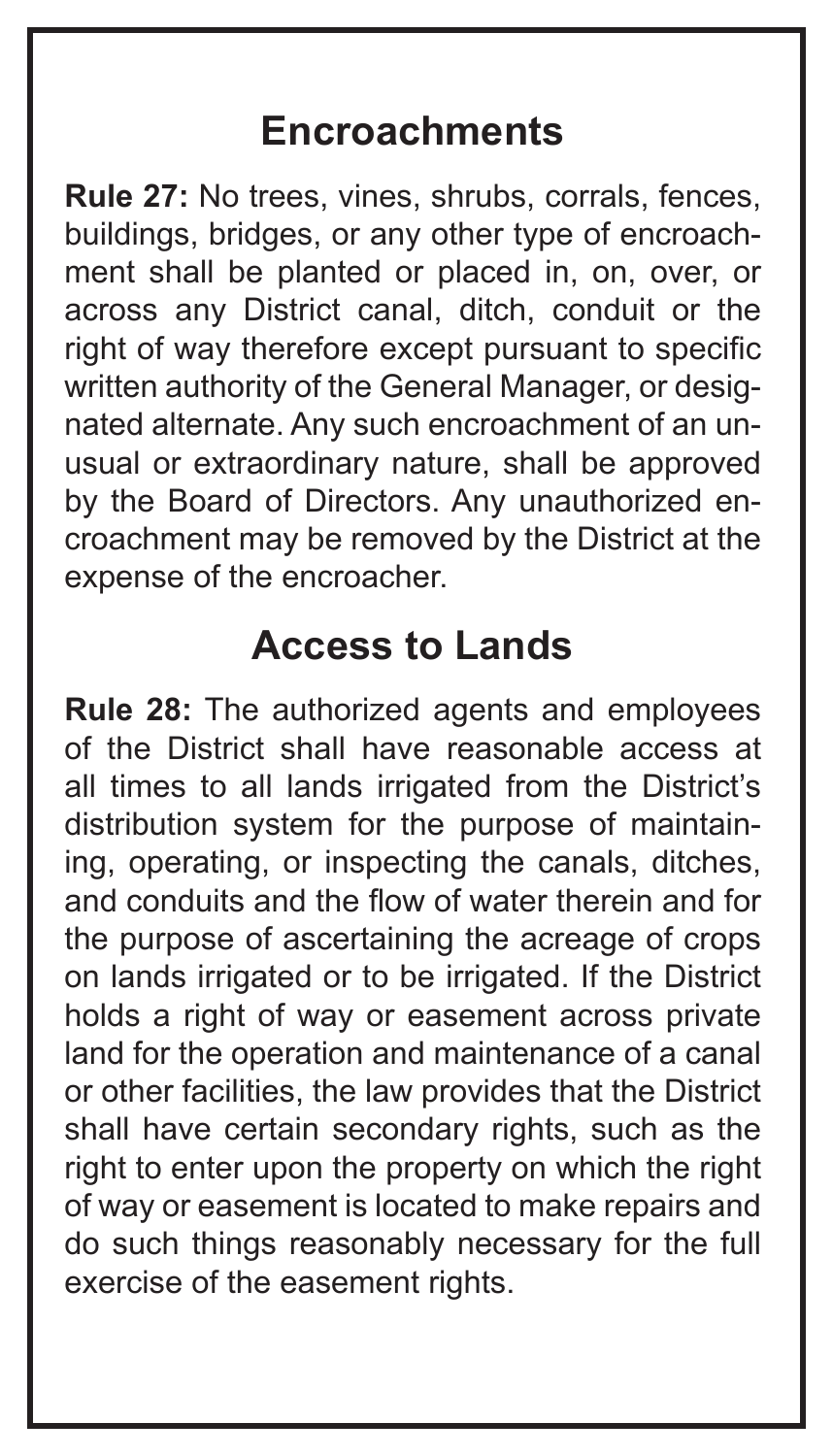#### **Well Measurements**

**Rule 29:** If requested, landowners shall be expected to allow District employees to enter upon their property and measure the depth of water in their private wells for the purpose of determining the conditions of the groundwater within the District, Measurements in selected observation wells are made and recorded by District personnel, in furtherance of a well measurement program begun in 1921.

#### **Tampering with Facilities**

**Rule 30:** Landowners or water users who, by opening, closing, or otherwise interfering with regulating gates or devices, cause any fluctuations in the flow of water in the District's distribution system or cause any over-flows, breaks or damage of any kind, shall be responsible to the District for the expense and damage caused thereby, and may be liable to others that may be adversely affected. Watermaster, designated alternate, or Water Operations Supervisor, can terminate the water delivery for the remainder of the existing scheduled water days. Where water control devices are operated by a landowner/water user n accordance with specific instructions from an authorized District representative or in cases of an emergency nature when immediate adjustment or other corrective action will prevent overflows, breaks, crop loss or other property damage, the person making such adjustments or taking corrective action shall not be deemed to be in violation of this rule. Any such emergency action or adjustments shall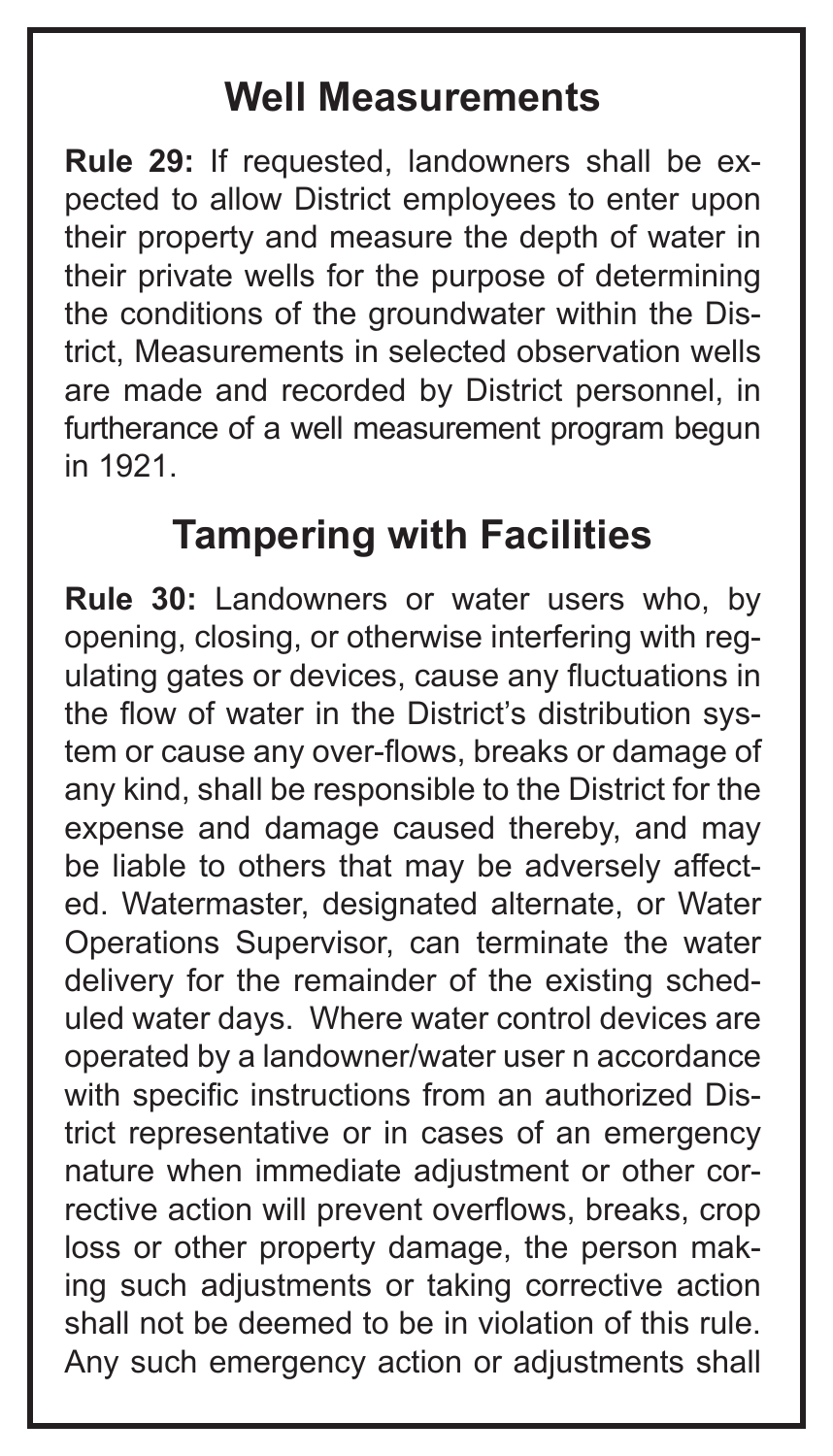be reported forthwith to the Watermaster, or designated alternate.

## **Damaging Facilities**

**Rule 31:** No person shall make an opening, cut, plow, shank, deep till, level, disc down, scrape, remove cover, rip, or otherwise damage or weaken any canal, ditch, conduit or the ground surrounding the canal/ditch/conduit owned or controlled by the District without written approval of the General Manager, or designated alternate. Any such approval to open, cut, plow, shank, deep till, level, disc down, scrape, remove cover, rip or otherwise disturb any District canal, ditch or conduit or the ground surrounding the canal, ditch or conduit shall contain requirements for the restoration of such canal, ditch, conduit or surrounding ground to its original condition or better. The District reserves the right to seek restoration and monetary damages as provided by law for any unauthorized damage done to its system.

#### **Unauthorized Installation**

**Rule 32:** No delivery gate, pipe, siphon, discharge/backflush pope, bridge, or any other structure or device shall be installed or placed in any canal, ditch or conduit owned by the District without express written permission from and must be in strict compliance with plans and specifications approved by the General Manager, or designated alternate. Any such structure or device installed on a District canal, ditch or conduit without approval may be removed by the District at the expense of the owner.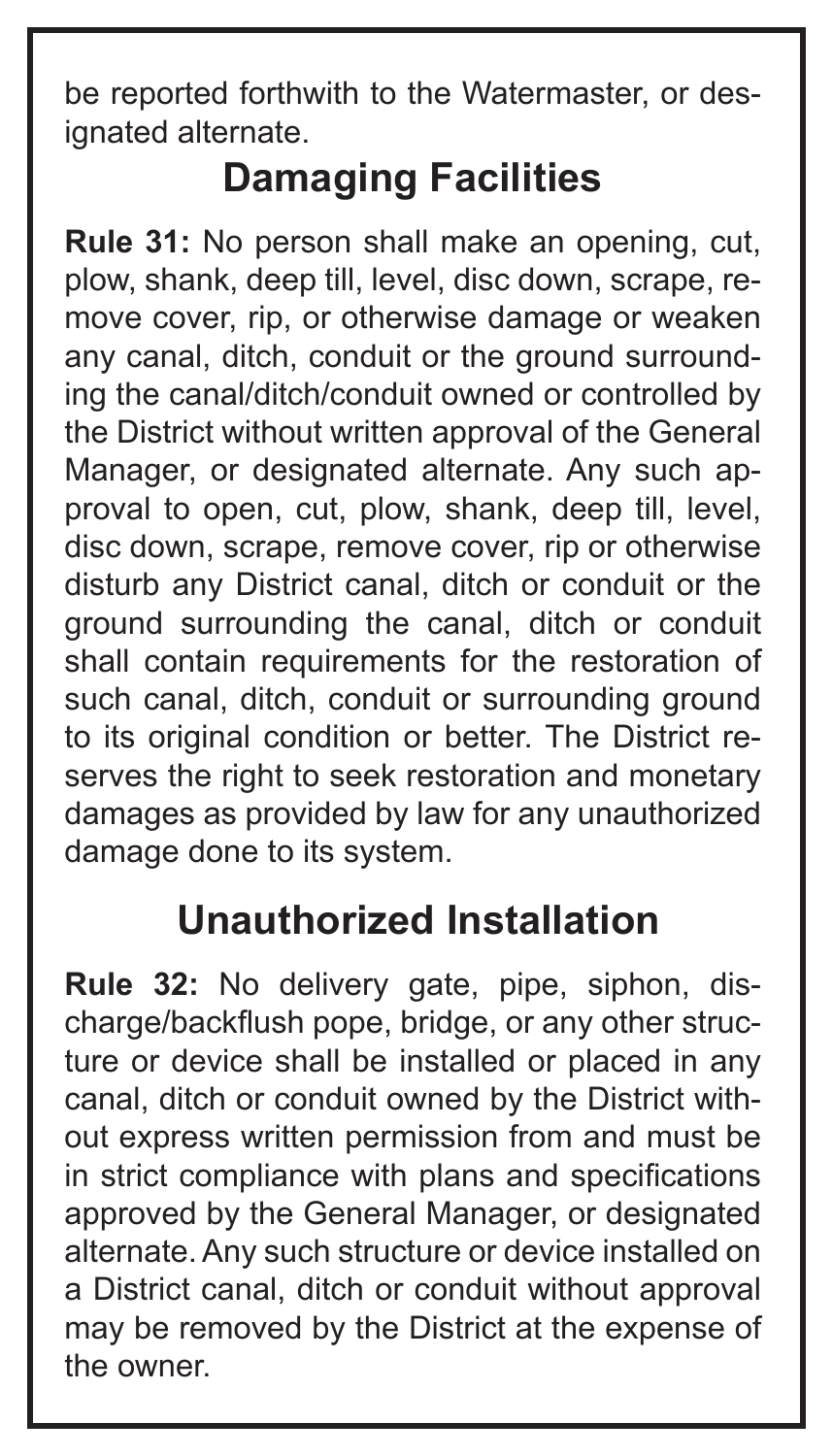### **Landowner/Water User Responsibilities**

**Rule 33:** Water users who waste water delivered by the District, either willfully, carelessly or due to defective or inadequately maintained or monitored privately-owned ditches, conduits, or structures, or because of inadequate preparation of the land for irrigation, may be refused further services until such conditions are remedied. Any waster or other improper use of water shall be reported to the Watermaster, or designated alternate, and the landowner/water user may be refused further water service.

**Rule 34:** When water is delivered to a landowner/ water user, the landowner/water user shall be responsible for the water at all times after it leaves any canal, ditch or conduit owned by the District. It is expected that the landowner/water user or its designated representative monitor the water delivery to the property being irrigated throughout their scheduled water day(s).The District will not be responsible or liable for any damage caused by negligence or careless use of water by any landowner/water user or the result of failure on the part of the landowner/water user to maintain any ditch, pipeline or other facility for which the landowner/ water user is wholly or in part responsible. The Watermaster, or designated alternate, may take action to refuse further water service to the landowner/water user. It is incumbent on all landowners/water users to prevent hazardous conditions, mosquito nuisances, rodent habitat or damage to the property of others.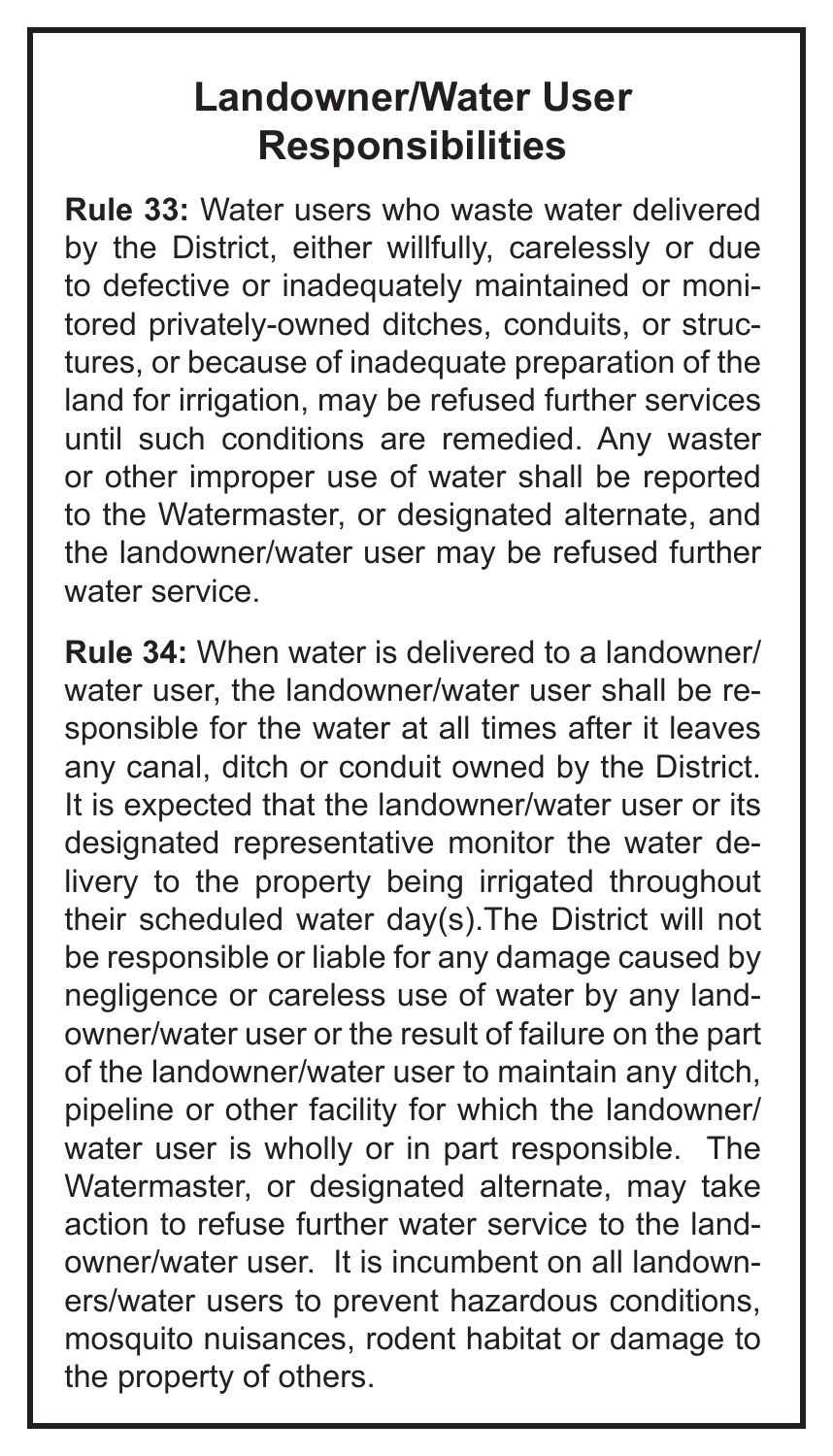#### **Personal Liability**

**Rule 35:** Any person entering upon District property or District right of way, does so at their own risk and assumes all risks associated therewith and by such action accepts the responsibility for any damage to District or private property resulting therefrom.

#### **Trash and Debris**

**Rule 36:** No tires, trash, debris, litter, garbage, prunings, brush, grass, dairy waste, dead animals, herbicides, pesticides, or any other material which is injurious to health, or which pollutes or degrades the quality of water or which obstructs the flow of water, shall be placed, emptied, discharged, thrown, or be allowed to slide, flow, wash or be blown in any canal, ditch or conduit belonging to the District. All District employees shall promptly report any violations of this rule to the District's Watermaster, or designated alternate, who will take appropriate action. Debris shall not be piled up against or be placed adjacent to outside slope of raised canal embankments in an effort to promote embankment integrity, maintenance/inspection access, and reduce damage from rodents. The District reserves the right to take appropriate action including legal action as necessary and seek restitution in all incidents of this nature as noted above.

#### **Discharges into Canals**

**Rule 37:** No person, firm, company, corporation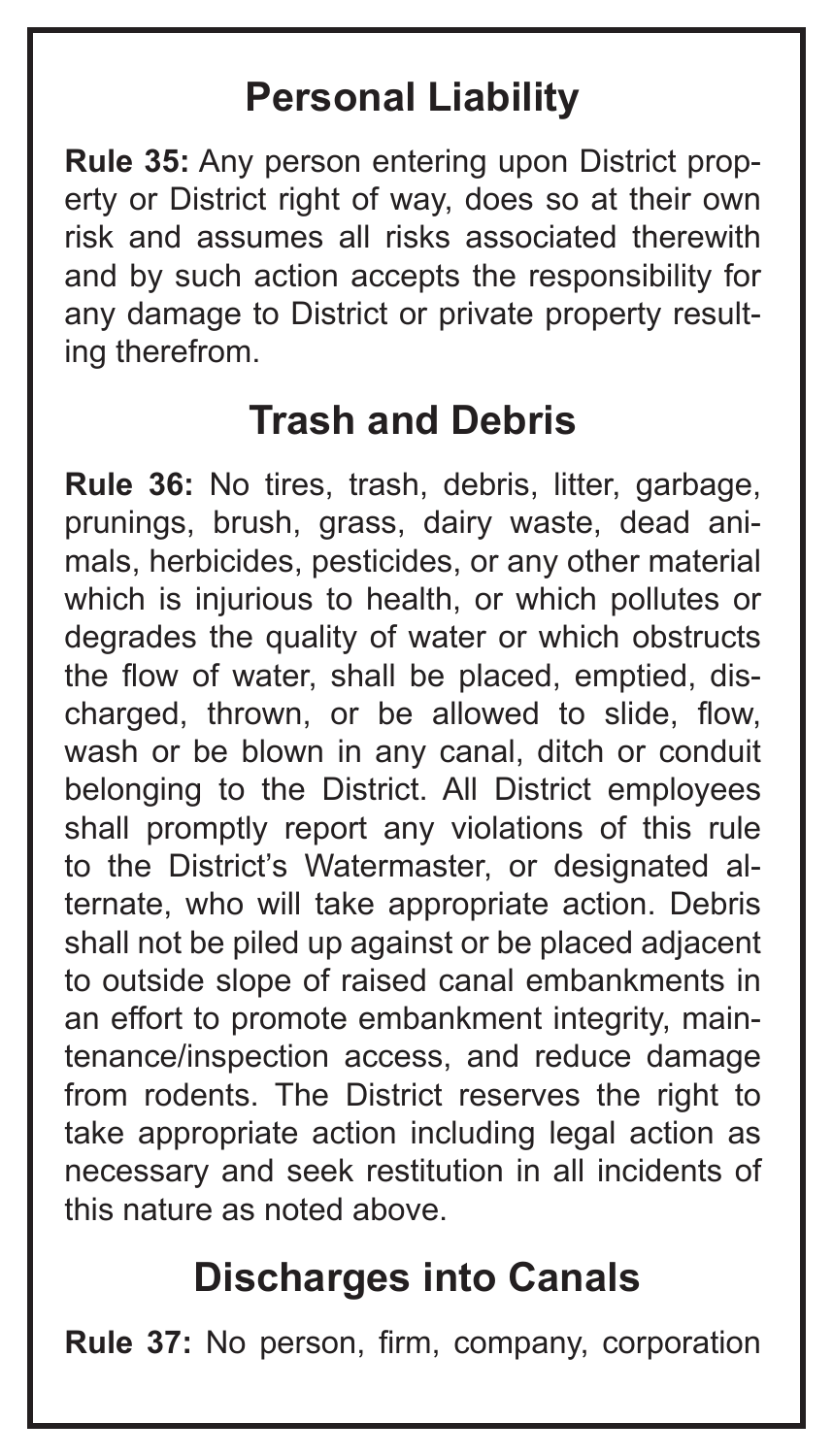or agency shall be permitted to discharge, pump, siphon, or drain surplus irrigation water (tail-water), storm water, wastewater, or any other water, including but not limited to well water, into any District canal, ditch, or conduit on a long-term basis, without the express written consent of the Board of Directors. Any requested short-term discharges requires authorization from the General Manager, or designated alternate. Any such written authorization shall include the manner, method, limitations, and terms and provision for the District's control and regulations of the approved discharge. Any such discharges which results in pollution or contamination of the District facilities, shall be immediately reported to the Watermaster, or designated alternate, for appropriate action.

State of California )

) S.S.

County of Fresno )

I hereby certify that the foregoing Rules and Regulations were adopted by the Board of Directors of the Fresno Irrigation District at a regular meeting held February 10, 2022.

William R. thirt

Bill Stretch General Manager/Secretary of the Board of Directors FRESNO IRRIGATION DISTRICT